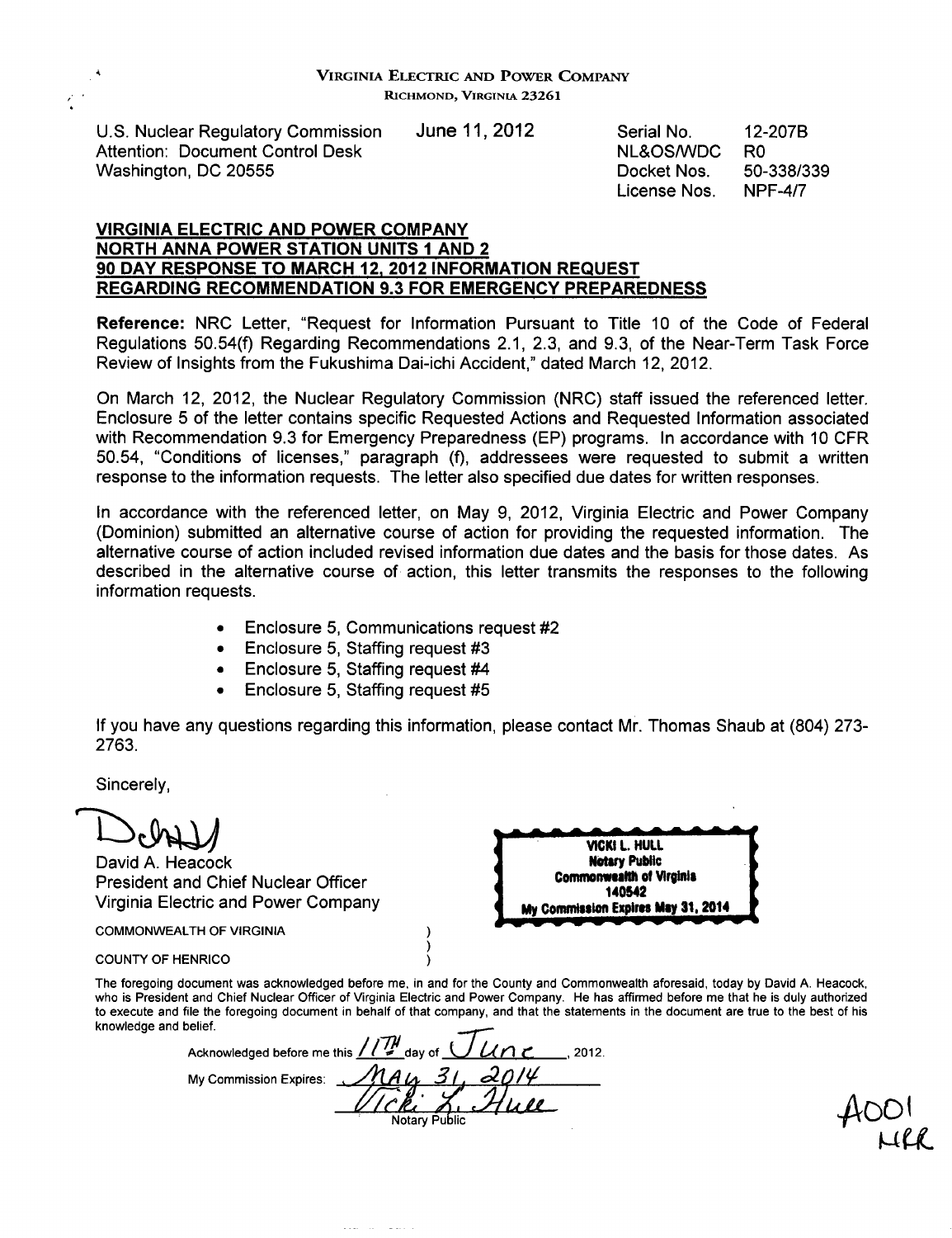Commitments made in this letter: No new regulatory commitments.

Enclosures:

- 1. Actions And Requested Information Associated With Recommendation 9.3 for **Emergency Preparedness - Communications**
- 2. Actions And Requested Information Associated With Recommendation 9.3 for **Emergency Preparedness - Staffing**

cc: U.S. Nuclear Regulatory Commission, Region II Regional Administrator Marquis One Tower 245 Peachtree Center Ave. NE Suite 1200 Atlanta, Georgia 30303-1257

> Dr. V. Sreenivas Project Manager U.S. Nuclear Regulatory Commission One White Flint North, Mail Stop 08 G-9A 11555 Rockville Pike Rockville, MD 20852-2738

> K. R. Cotton Project Manager U.S. Nuclear Regulatory Commission One White Flint North, Mail Stop 08 G-9A 11555 Rockville Pike Rockville, MD 20852-2738

NRC Senior Resident Inspector North Anna Power Station

J. E. Reasor, Jr. Old Dominion Electric Cooperative Innsbrook Corporate Center, Suite 300 4201 Dominion Blvd. Glen Allen, Virginia 23060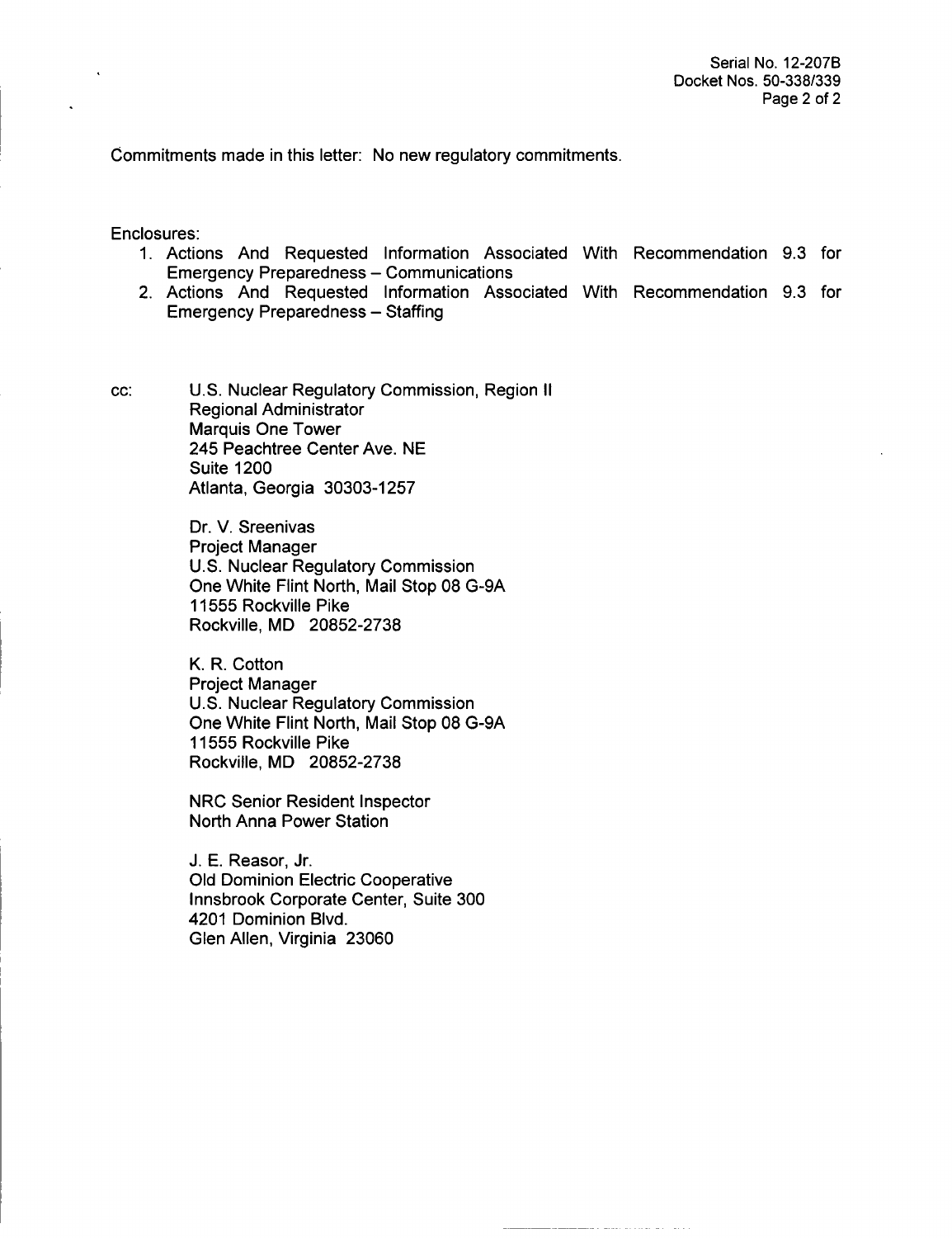Serial No. 12-207B Docket Nos. 50-338/339

### ENCLOSURE **I**

### ACTIONS AND REQUESTED INFORMATION ASSOCIATED WITH RECOMMENDATION 9.3 FOR EMERGENCY PREPAREDNESS

**COMMUNICATIONS** 

NORTH ANNA POWER STATION UNITS **1** AND 2 VIRGINIA ELECTRIC AND POWER COMPANY

 $\mathcal{L}_{\mathcal{A}}$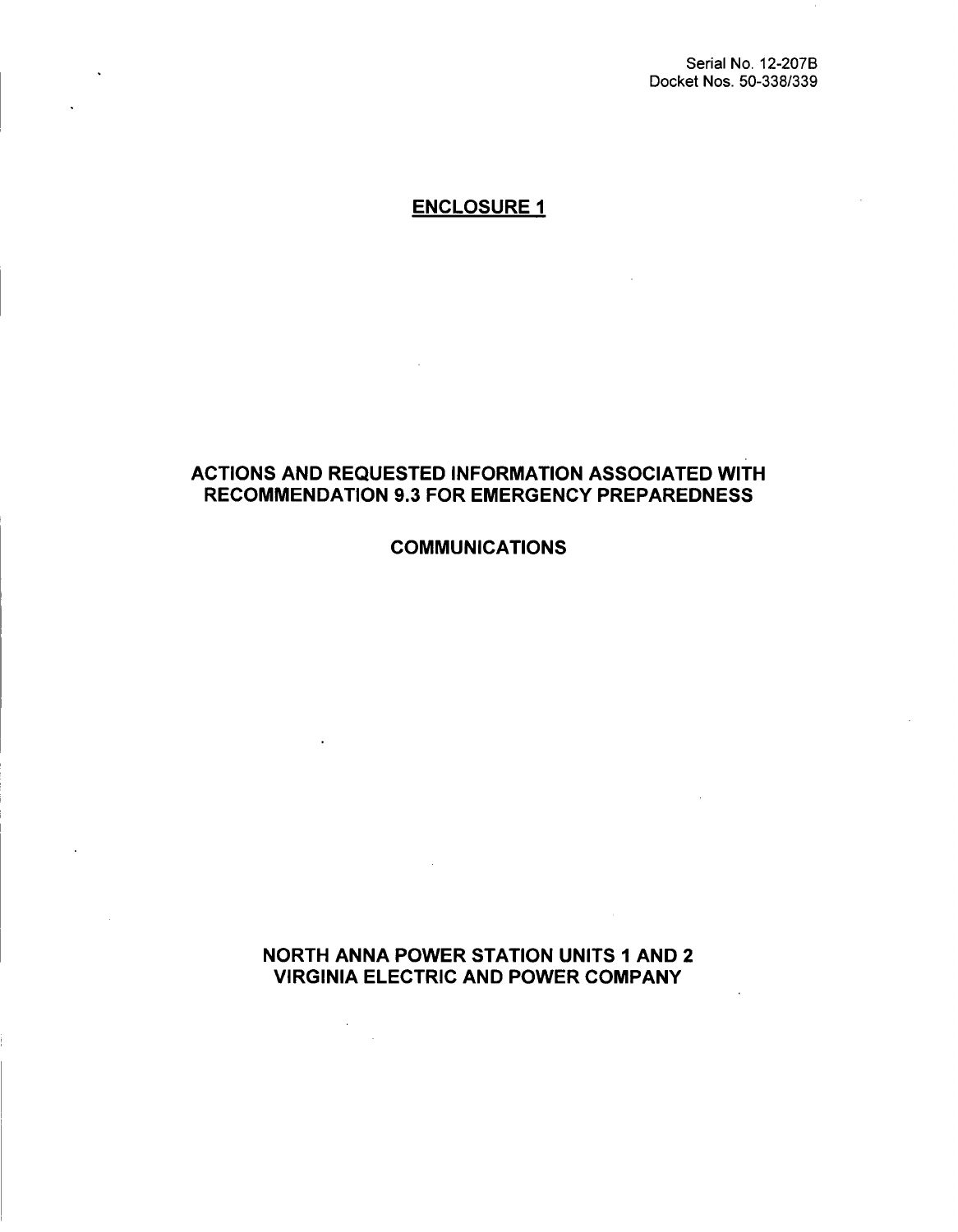### Enclosure **1** Actions and Requested Information Associated with Recommendation **9.3** for Emergency Preparedness

### Communications

Request #2 - Addressees are requested to describe any interim actions that have been taken or are planned to be taken to enhance existing communications systems power supplies until the communications assessment and the resulting actions are complete.

### Actions Taken or Planned

| <b>Action</b>                                                                                                                                                                                                                                                                                                                     | <b>Estimated</b><br><b>Completion</b><br><b>Date</b>                                  |
|-----------------------------------------------------------------------------------------------------------------------------------------------------------------------------------------------------------------------------------------------------------------------------------------------------------------------------------|---------------------------------------------------------------------------------------|
| Purchase/Contract for two (2) portable diesel generators with AC<br>power cables to power temporary lighting and support emergency                                                                                                                                                                                                | <b>Purchase Order</b><br>issued 3/29/2012                                             |
| response and communications functions.                                                                                                                                                                                                                                                                                            | for delivery<br>between<br>8/14/2012 and                                              |
|                                                                                                                                                                                                                                                                                                                                   | 12/13/2012.                                                                           |
| Purchase/Contract for five (5) Iridium Satellite Phones, Model<br>9575 Extreme Satellite Phone (or equivalent) - Emergency<br>Responder Package with Solar Panel to provide communications<br>capability in the event of unavailability of cellular and land-line<br>phones to Operations and the Emergency Response Organization | <b>Purchase Order</b><br>issued 3/29/2012<br>for delivery<br>between<br>8/14/2012 and |
| (ERO)                                                                                                                                                                                                                                                                                                                             | 12/13/2012.                                                                           |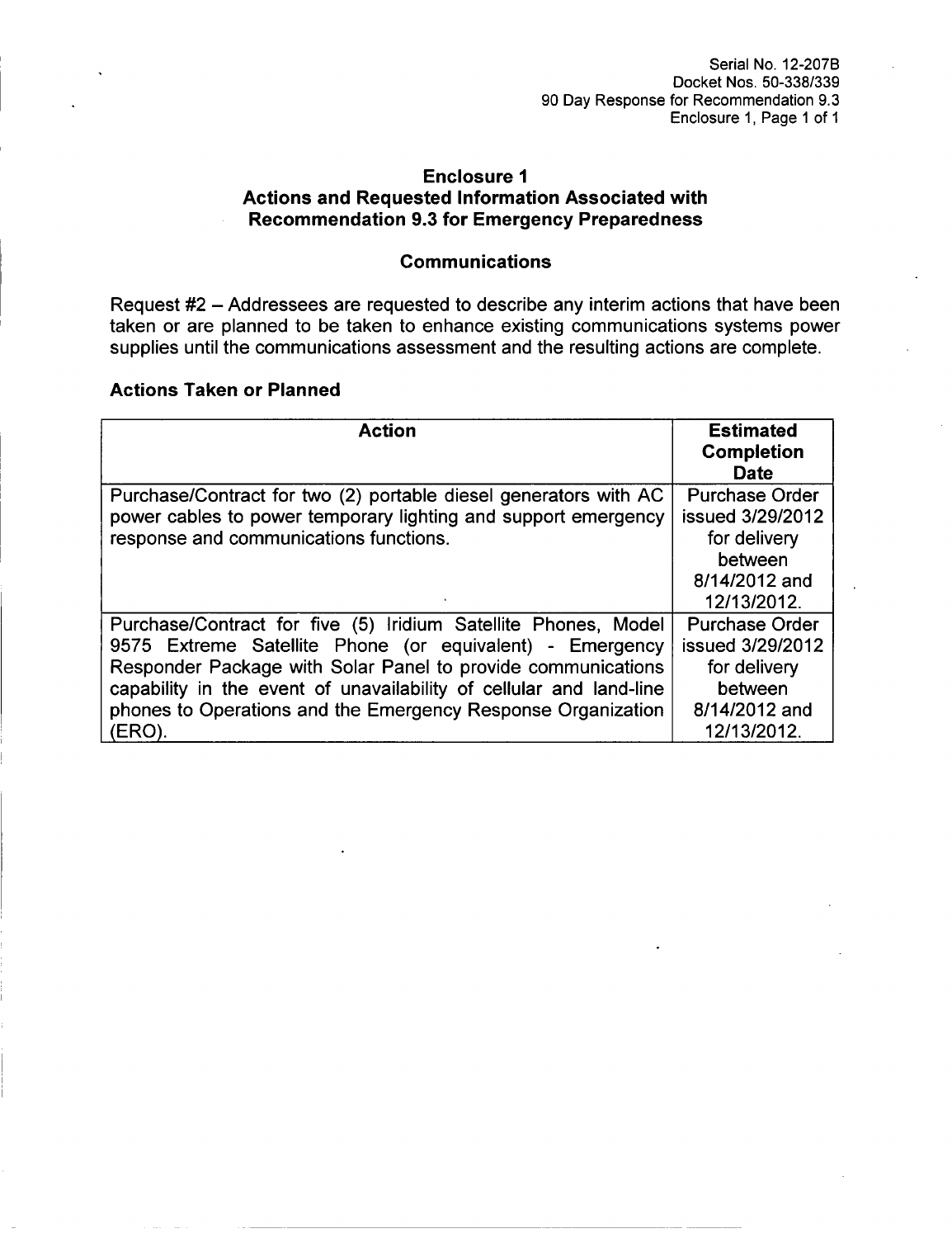## ENCLOSURE 2

 $\label{eq:2.1} \frac{1}{\sqrt{2}}\int_{\mathbb{R}^3}\frac{1}{\sqrt{2}}\left(\frac{1}{\sqrt{2}}\right)^2\frac{1}{\sqrt{2}}\left(\frac{1}{\sqrt{2}}\right)^2\frac{1}{\sqrt{2}}\left(\frac{1}{\sqrt{2}}\right)^2\frac{1}{\sqrt{2}}\left(\frac{1}{\sqrt{2}}\right)^2.$ 

 $\label{eq:2.1} \frac{1}{2} \int_{\mathbb{R}^3} \left| \frac{1}{\sqrt{2}} \left( \frac{1}{\sqrt{2}} \right) \right|^2 \, d\mu = \frac{1}{2} \int_{\mathbb{R}^3} \left| \frac{1}{\sqrt{2}} \left( \frac{1}{\sqrt{2}} \right) \right|^2 \, d\mu = \frac{1}{2} \int_{\mathbb{R}^3} \left| \frac{1}{\sqrt{2}} \right|^2 \, d\mu.$ 

in Li

### ACTIONS AND REQUESTED INFORMATION ASSOCIATED WITH RECOMMENDATION 9.3 FOR EMERGENCY PREPAREDNESS

### **STAFFING**

 $\mathbb{R}^2$ 

### NORTH ANNA POWER STATION UNITS **I** AND 2 VIRGINIA ELECTRIC AND POWER COMPANY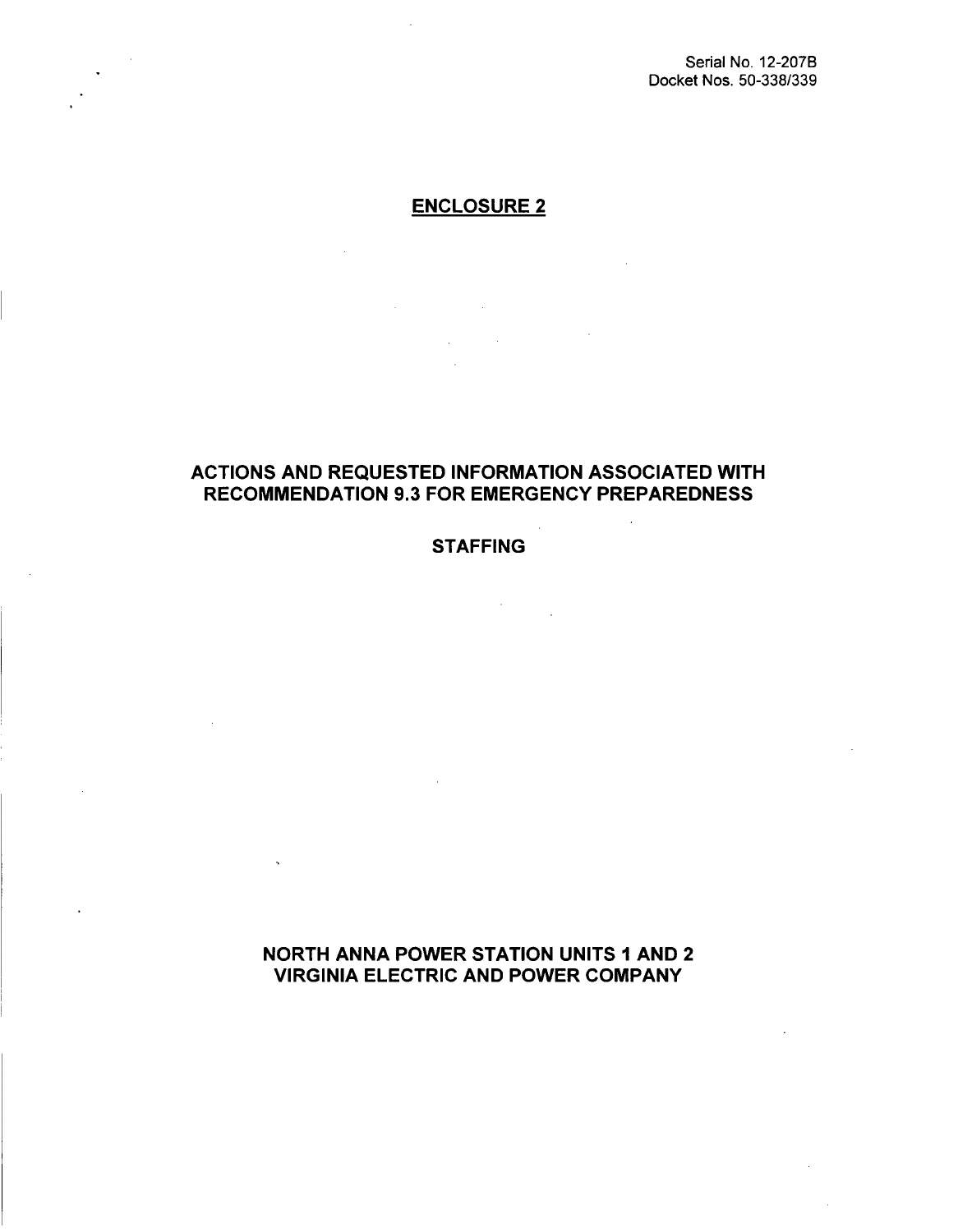### Enclosure 2 Actions and Requested Information Associated with Recommendation **9.3** for Emergency Preparedness

#### **Staffing**

Request #3 - Identify how the augmented staff would be notified given degraded communications capabilities.

### Methods for Notification Under Degraded Communications Capabilities:

Assumptions:

- 1. On-site communications infrastructure remains available.
- 2. Offsite infrastructure supporting communications systems are inoperable in a 25 mile radius area surrounding the plant site.
- 3. Communications infrastructure in locations beyond the 25 mile radius area is not significantly impacted by the event.
- 4. Communications equipment located at an offsite response facility, and supplied from a backup power source, remains available.

Note: Assumptions are consistent with the EP communications assessment being performed as specified in the 60 day response to the March 12, 2012 Information Request.

| <b>Method</b>                                         | <b>Description</b>                                                                                                                                                                                                                                                                                                                                                                                                                                                                                                                                                                        | <b>Estimated</b>                 |
|-------------------------------------------------------|-------------------------------------------------------------------------------------------------------------------------------------------------------------------------------------------------------------------------------------------------------------------------------------------------------------------------------------------------------------------------------------------------------------------------------------------------------------------------------------------------------------------------------------------------------------------------------------------|----------------------------------|
|                                                       |                                                                                                                                                                                                                                                                                                                                                                                                                                                                                                                                                                                           | <b>Completion</b><br><b>Date</b> |
| Pre-<br>planned<br><b>Response</b>                    | A pre-planned response will be developed and personnel<br>will be appropriately instructed to ensure the ERO<br>response following a defined "major event" is consistent<br>with provided expectations. Pursuant to this process, the<br>ERO will report directly to the station or to predetermined<br>staging areas.                                                                                                                                                                                                                                                                    | 12/31/2012                       |
| <b>Satellite</b><br><b>Phone</b><br><b>Activation</b> | Satellite phone will be used to activate the ERO callout<br>process. Once activated, the system initiates pager<br>notification and automatic phone calls to ERO personnel.                                                                                                                                                                                                                                                                                                                                                                                                               | 12/31/2012                       |
| Local<br><b>Radio</b><br><b>Broadcast</b>             | This method is a defense-in-depth adjunct to Pre-planned<br>Response. Local radio station Emergency Alert System<br>(EAS) broadcasts will be used to instruct ERO members<br>in the event of a major event or disaster, when normal<br>means of communication are not available. It will be<br>designed to provide information to enable augmented<br>ERO personnel to respond to the event more effectively.<br>ERO members outside the 25 mile zone, or those within<br>the 25 mile zone with car radios or other battery-powered<br>radios, would be able to receive these broadcasts. | 12/31/2012                       |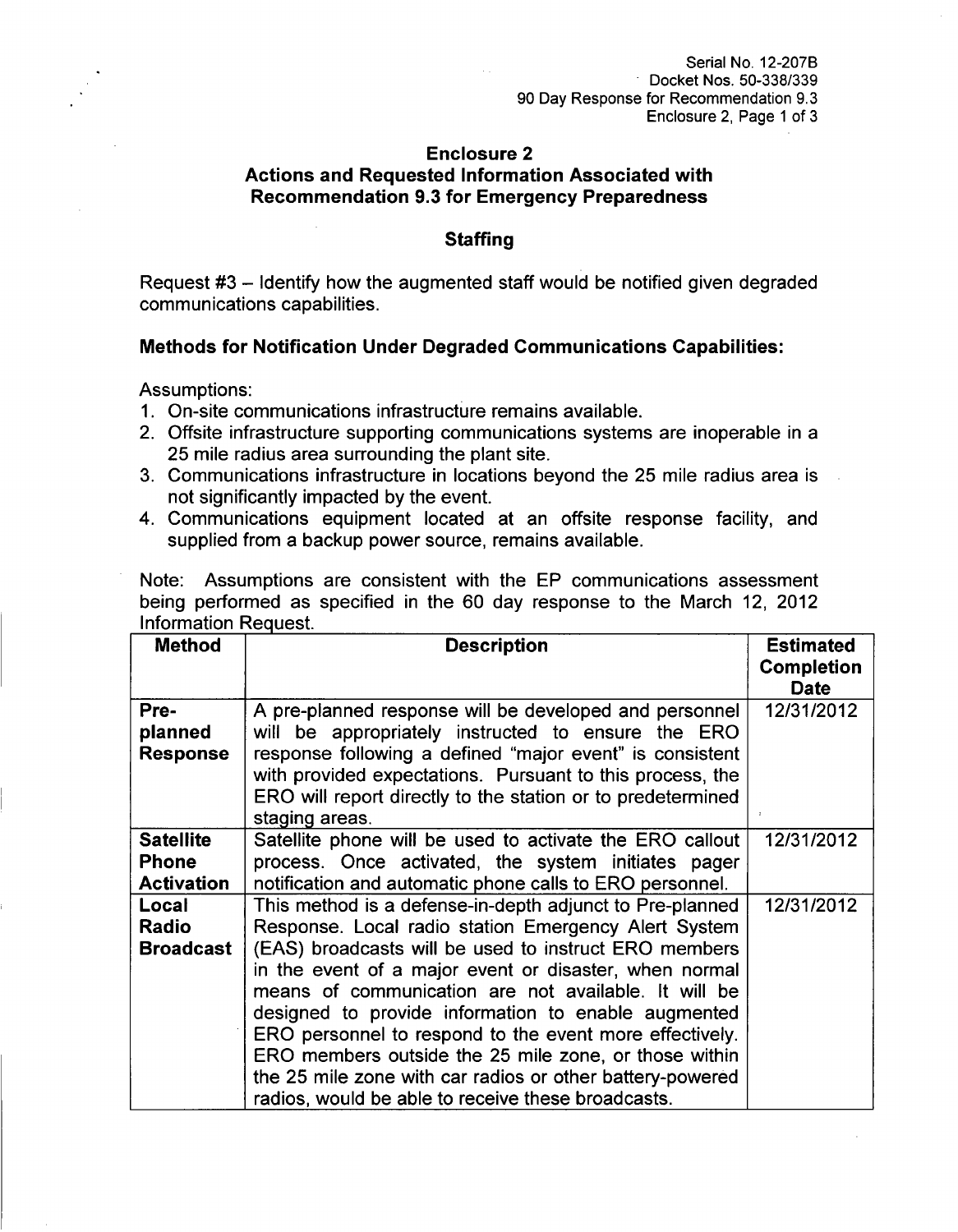Request #4 - Identify the methods of access (e.g., roadways, navigable bodies of water and dockage, airlift, etc.) to the site that are expected to be available after a widespread large scale natural event.

|  |  |  | <b>Methods for Site Access Following Large Scale Natural Event:</b> |  |  |  |  |
|--|--|--|---------------------------------------------------------------------|--|--|--|--|
|--|--|--|---------------------------------------------------------------------|--|--|--|--|

| <b>Method</b> | <b>Description</b>                                                                                                                                                                                                                                                                                                                                                                                                                                                                                                                                                                                                                                                                                                                                                                                                                                                                                                                                                                                                                                                                                  | <b>Estimated</b><br><b>Completion</b><br><b>Date</b> |
|---------------|-----------------------------------------------------------------------------------------------------------------------------------------------------------------------------------------------------------------------------------------------------------------------------------------------------------------------------------------------------------------------------------------------------------------------------------------------------------------------------------------------------------------------------------------------------------------------------------------------------------------------------------------------------------------------------------------------------------------------------------------------------------------------------------------------------------------------------------------------------------------------------------------------------------------------------------------------------------------------------------------------------------------------------------------------------------------------------------------------------|------------------------------------------------------|
| Roadway       | There is one major roadway into the North Anna Power<br>State Route 700 (Haley Drive). State Route<br>Station:<br>700 intersects State Route 652 (Kentucky Springs<br>Road) approximately one mile from<br>the<br>Owner<br>Controlled Area checkpoint. From this intersection,<br>Route 700 (now Johnson Road) continues southwest<br>and connects to the wider road network eventually<br>leading to a series of major state roads and Interstate<br>Route 652 runs northwest and southeast and<br>64.<br>crosses over bridges as it connects to the road network.<br>A secondary access road to the North Anna Power<br>Station crosses over Dike 1 and is normally blocked by<br>vehicle barriers which can be removed if the primary<br>route is unavailable. Access via this route onto the<br>public road network requires crossing one or more<br>bridges depending on the route taken.<br>An agreement is in place with the Virginia State Police<br>to permit passage of Virginia Electric and Power<br>Company (Dominion) personnel if roads are closed, but<br>safe passage is possible. | Agreement<br>is in place.                            |
|               | The Local Emergency Operations Facility (LEOF) is<br>east-southeast of the Protected Area accessible by a<br>road atop an earthen berm that separates the Discharge<br>Canal from Lake Anna. In the event this vehicle access<br>route was unavailable, vehicle access would be limited<br>to the secondary access road that crosses over Dike 1.<br>Depending upon the nature of the disruption to vehicle-<br>access, ERO members might be able to walk to the<br>LEOF after parking in the station parking area.                                                                                                                                                                                                                                                                                                                                                                                                                                                                                                                                                                                 |                                                      |